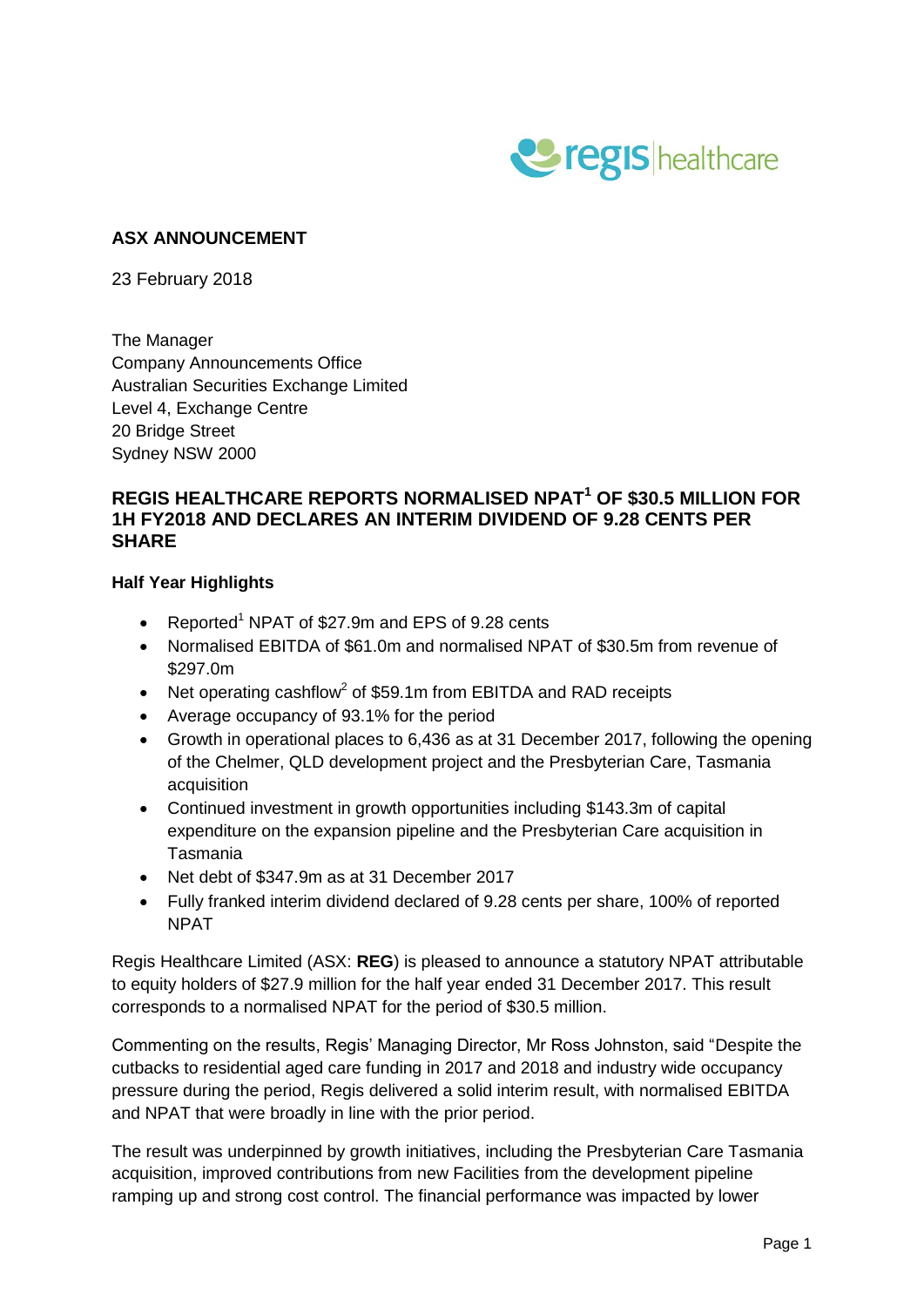occupancy after more virulent influenza and gastroenteritis than usual, which impacted the whole community. The Company expects the occupancy pressures to be short term with a range of strategies implemented to improve occupancy. As at 21 February it had improved to 93.5%.

Regis' cashflow performance was consistent with expectations, with net RAD receipts<sup>3</sup> of \$23.2 million underpinned by the four recently completed and opened Facilities"

### **Financial Results**

A summary of the 1H FY18 financial results is as follows:

|                                     | \$ million<br><b>1H FY18</b><br>Normalised <sup>1</sup> | \$ million<br><b>1H FY17</b><br>Reported <sup>1,4</sup> | \$ million variance<br>1H FY18 to<br><b>1H FY17</b> |
|-------------------------------------|---------------------------------------------------------|---------------------------------------------------------|-----------------------------------------------------|
| Revenue                             | 297.0                                                   | 284.7                                                   | 12.3                                                |
| <b>EBITDA</b>                       | 61.0                                                    | 61.8                                                    | (0.8)                                               |
| <b>NPAT</b>                         | 30.5                                                    | 31.6                                                    | (1.1)                                               |
| Net operating cashflow <sup>2</sup> | 59.1                                                    | 85.9                                                    | (26.8)                                              |

Key contributors to the earnings and cash flow result for the period are:

- Revenue per occupied bed day of \$284 compared with \$281 in 1H FY17
- Improved contributions from the new Facilities as a result of greenfield developments, being North Fremantle, Kingswood and East Malvern as their ramp ups progress
- The profile of residents' choice in terms of RAD/DAP profile remains consistent with 55% of new residents<sup>5</sup> choosing to pay a RAD, 8% choosing a DAP<sup>6</sup> and 37% choosing a combination RAD/DAP payment
- The average incoming RAD has grown to \$464.8k compared with \$455.6k for FY17

The Board has declared an interim dividend of 9.28 cents per share, fully franked. This represents 100% of reported NPAT, is fully franked and is payable on 11 April 2018.

#### **Market Position and Growth Strategy**

The company continued its growth strategy investing \$143.3m in capital expenditure during 1H FY18 with net debt of \$347.9m 8 as at 31 December.

The greenfield development program has continued to progress, with the recent highlights being the opening of the Chelmer, QLD Facility in December 2017, which contributed 120 net new places and the recent opening of the Burnside, SA Facility in February 2018 which contributed 117 new places and 53 net new places.

As at 23 February 2018, there are 1,245 new places in the expansion pipeline, with five developments currently under construction, all of which are due to be opened before the end of 2018. Three of these developments<sup>7</sup> will open before 30 June 2018, each ahead of schedule, delivering 381 new places. In conjunction with the four Facilities from the development pipeline that have already opened, this represents 7 new facilities with 858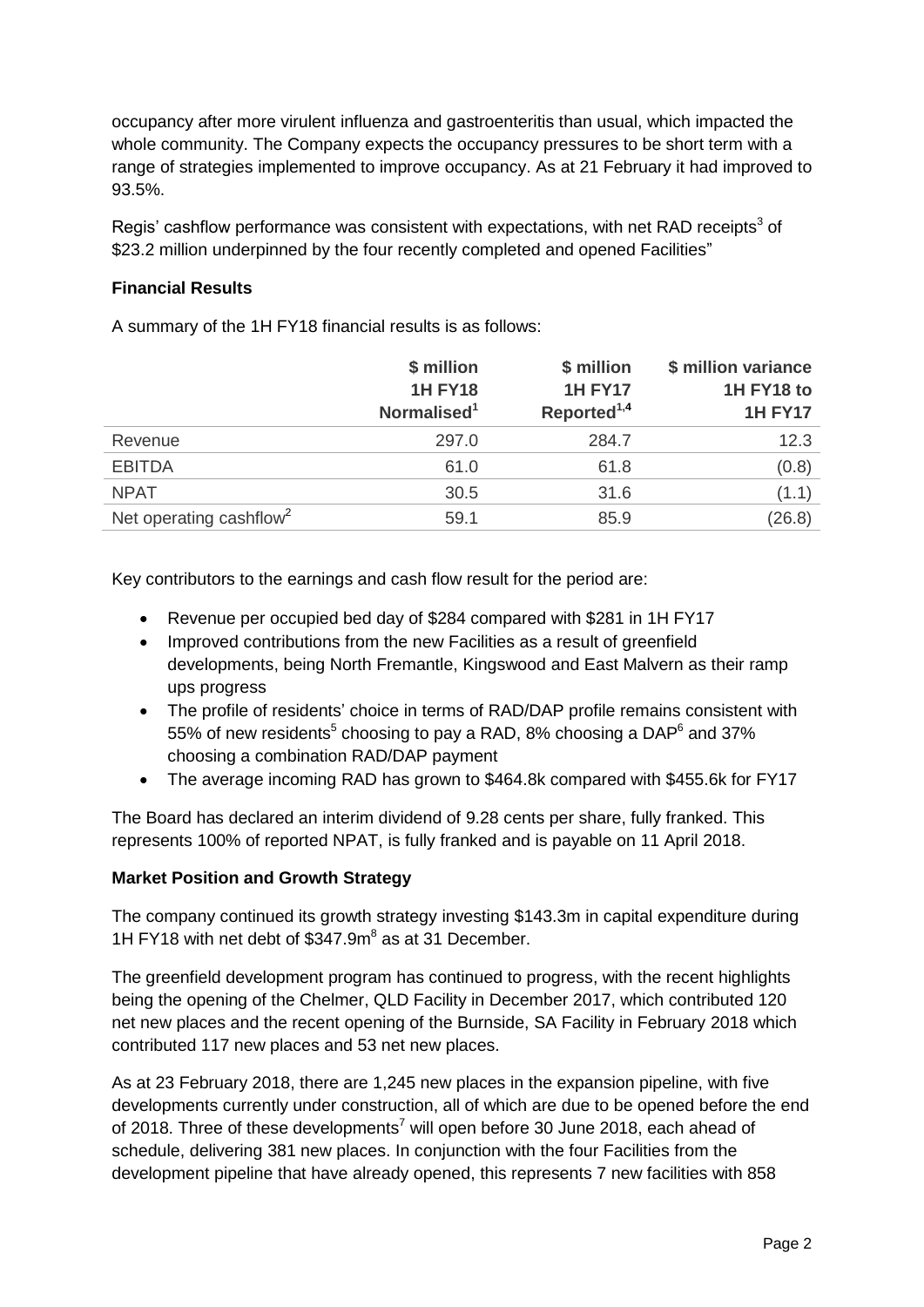operational places which are ramping up in terms of their income, EBITDA and RAD balances.

The Presbyterian Care Tasmania acquisition completed on 1 August 2017. This was the first transaction undertaken by the company in Tasmania and represents a significant portfolio by industry standards. The quality portfolio comprised 287 places. Integration activities are progressing well and the significant refurbishment program is underway at all three facilities. The transaction is anticipated to be EPS accretive in FY19, which is consistent with previous guidance.

# **FY18 Outlook**

The company's development pipeline continues with each of the Facilities opening in the second half ahead of schedule. Consequently the company will incur mobilisation costs, additional interest expense and increased depreciation. These Facilities are each anticipated to make a positive contribution to earnings in FY19.

The three developments opening during the second half are anticipated to have a positive impact on the net RAD cashflow during the period, which will be underpinned by the RAD cashflow from the four sites already opened in the last eighteen months, but which are still ramping up.

The Company anticipates 2H FY18 normalised EBITDA to be broadly in line with the 1H FY18 normalised EBITDA result.

FY18 normalised NPAT is anticipated to be in the range of \$56m to \$58m.

As per previous guidance:

- Interest expense and depreciation will continue to increase in line with increased investment in development and the opening of new Facilities
- Net RAD cashflow is expected to exceed FY17

A teleconference and webcast will be held by Regis' Managing Director Mr Ross Johnston and CFO Mr David Noonan at 11am AEDT. Dial in or login details are below.

For further information, contact:

Kirsty Nottle

General Manager Investor Relations T 03 8573 0444 E [knottle@regis.com.au](mailto:knottle@regis.com.au)

Teleconference details: **Australia:** 1800 908 299, **Conference ID:** 623289

To view via webcast: https://edge.media-server.com/m6/go/regis-hy2018